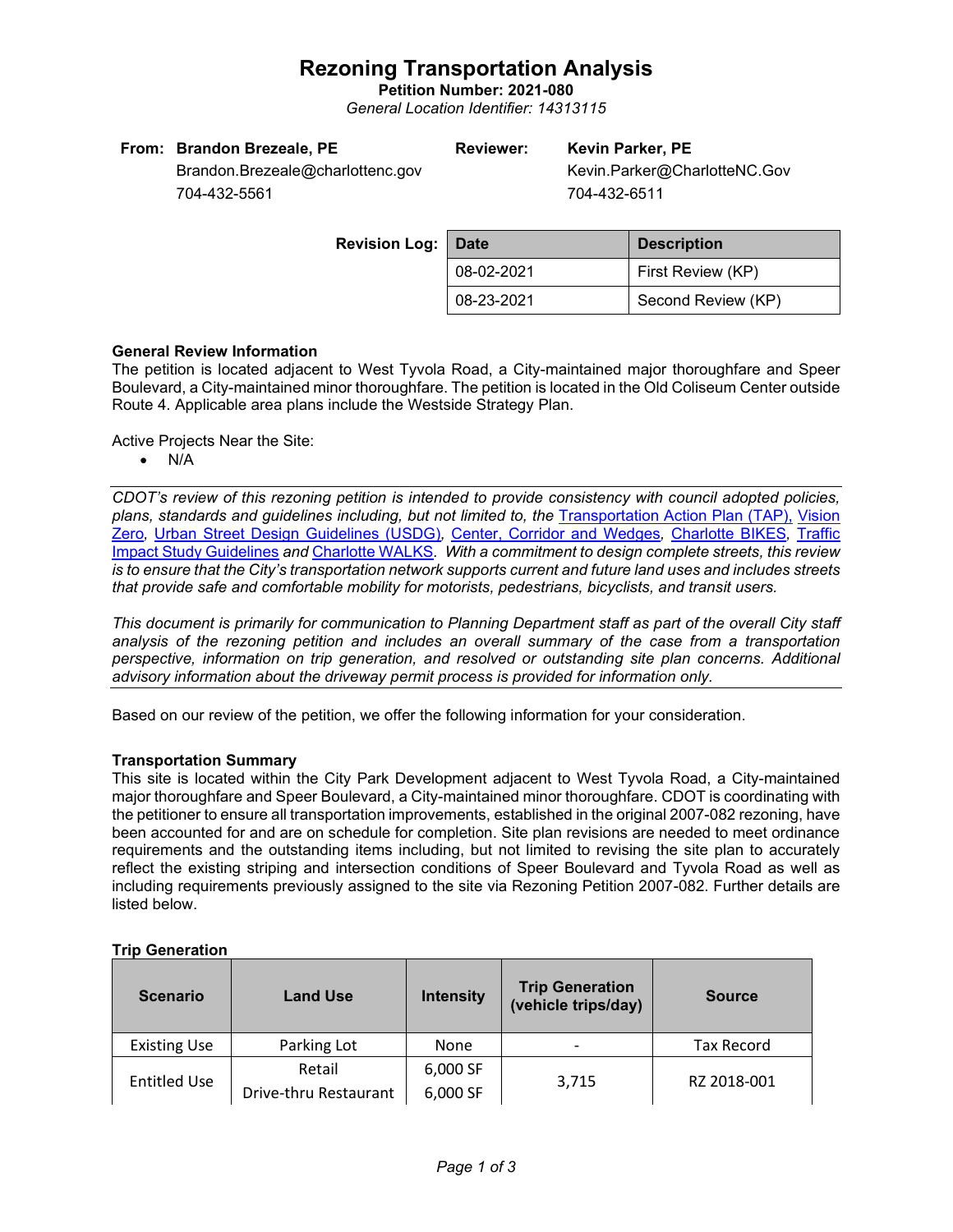# **Rezoning Transportation Analysis**

**Petition Number: 2021-080**

*General Location Identifier: 14313115*

| Proposed Use | Drive-thru Restaurant | 6.000 SF |       |                      |
|--------------|-----------------------|----------|-------|----------------------|
|              | Drive-thru Restaurant | 6.000 SF | 5.655 | Site Plan: 3/18/2021 |

### **Provide comments to the specified comments below.**

### **Outstanding Issues Strikethrough = Resolved**

### 1. **Traffic Study**

A Traffic Impact Study (TIS) is not necessary for the complete review of this petition due to the site generating less than 2,500 daily trips. If during the permitting process the site generates more than 2,500 daily trips, then a traffic study will be required.

2. Revise rezoning sheet RZ-1 to accurately reflect the existing striping on Speer Boulevard and removing the traffic signal at the intersection of Speer Boulevard and Tyvola Road.



3. Revise rezoning sheet RZ-2 by completing, and including, the following tracking table for the transportation improvements established in the original 2007-082 rezoning. Pending the table's completion and CDOT's review, CDOT may require any incomplete transportation improvement(s) to be included as a part of this petition and completed upon development of this site.

| Development<br>Name & (RZ #) | <b>Submittal</b><br>Name &<br>(Phase #) | Development<br>entitlements | Proposed<br>entitlements | Accela<br>Project<br>Number | Accela<br>Project<br>Name | <b>Accela Project</b><br><b>Description</b> | <b>Status</b>             | Roadway<br>Improvements                          | Roadway<br>Improvements<br><b>Status</b> |
|------------------------------|-----------------------------------------|-----------------------------|--------------------------|-----------------------------|---------------------------|---------------------------------------------|---------------------------|--------------------------------------------------|------------------------------------------|
|                              |                                         | SF/units                    | SF/units                 |                             |                           |                                             | Approved                  | List of Roadway<br>Improvements by<br>Phase I    | Constructed                              |
|                              |                                         |                             |                          |                             |                           |                                             | Permitting in<br>Progress | List of Roadway<br>Improvements by<br>Phase II   | Permitted                                |
|                              |                                         |                             |                          |                             |                           |                                             | This Submittal            | List of Roadway<br>Improvements by<br>Phase III  | Not Completed                            |
|                              |                                         |                             |                          |                             |                           |                                             |                           | List of Roadway<br>Improvements by<br>Phase IIII | Not Completed                            |
|                              |                                         |                             |                          |                             |                           |                                             |                           |                                                  |                                          |
|                              |                                         |                             |                          |                             |                           |                                             |                           |                                                  |                                          |

4. A site plan note specifying dedication and fee simple conveyance of all rights-of-way to the City and/or NCDOT before the site's first building certificate of occupancy is issued is needed. CDOT requests rights-of-way set at 2' behind back of sidewalk where feasible.